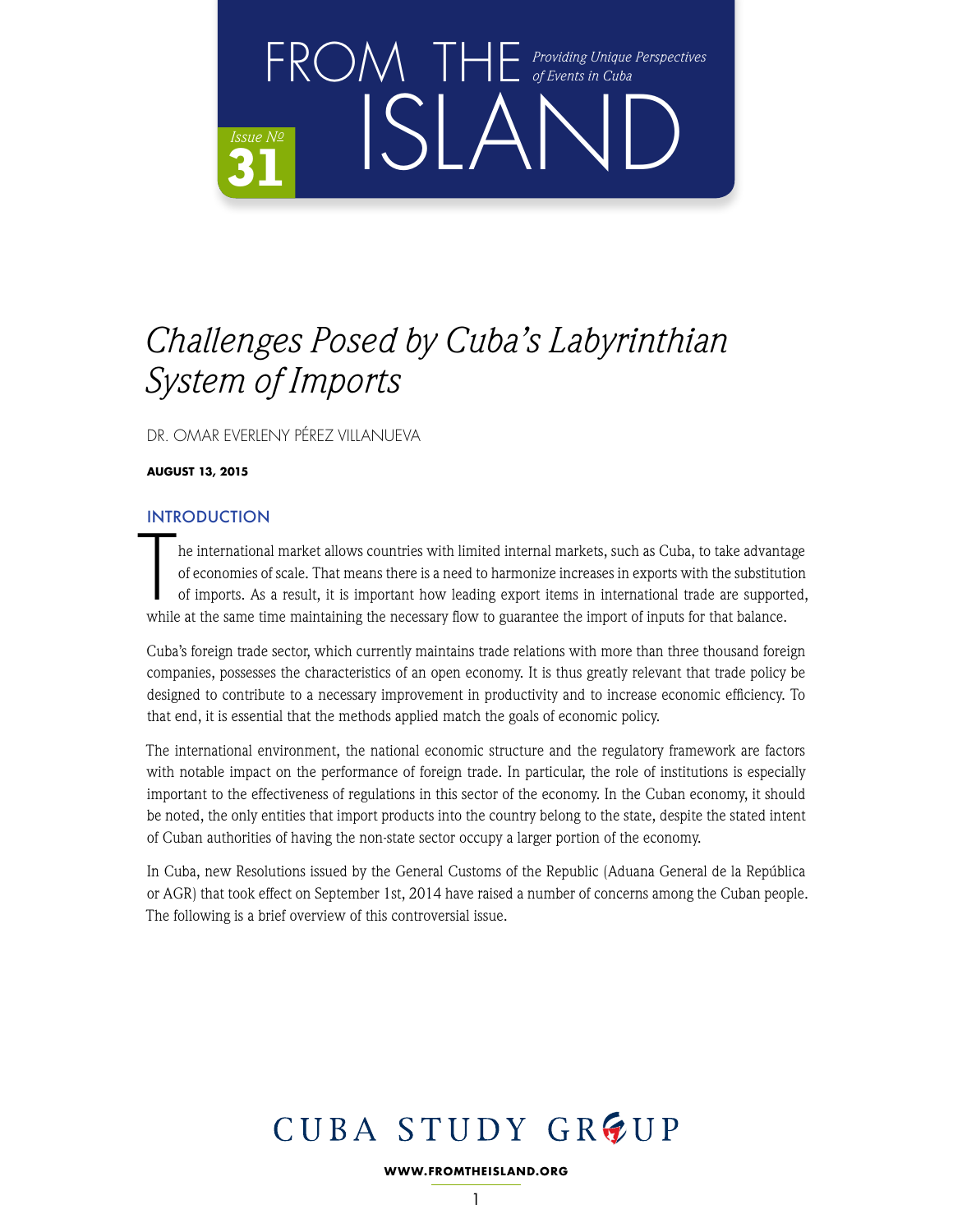#### ENTITIES ENGAGED IN FOREIGN TRADE

To date in Cuba there continues to be a monopoly on the part of the state in the exercise of foreign trade, something that must change in the not-too-distant future. The regulatory duties of that activity fall to the Ministry of Foreign Commerce and Foreign Investment (Ministerio del Comercio Exterior y la Inversión Extranjera or MINCEX). Nonetheless, there are other entities that are either directly or indirectly involved that can be grouped according to their functions, either regulatory, control, or support.

Regulatory entities include the MINCEX as well as the Ministry of the Economy and Planning (Ministerio de Economía y Planificación or MEP), the Ministry of Foreign Affairs (Ministerio de Relaciones Exteriores or MINREX), the Ministry of Finance and Prices (Ministerio de Finanzas y Precios or MFP), the Central Bank (Banco Central or BCC), and related sub-agencies. Control responsibilities lie with the Cuban Industrial Property Office (Oficina Cubana para la Propiedad Industrial or OCPI), the National Standardization Office (Oficina Nacional de Normalización or ONN), the Comptroller General (Contraloría General) and the AGR. Entities that provide support to foreign trade include the Court of Arbitration (Corte de Arbitraje), the Chamber of Commerce (Cámara de Comercio), the Insurance corporation, and the Center for Foreign Trade Promotion (Centro para la Promoción del Comercio Exterior or CEPEC).

The General Customs of the Republic (Aduana General de la República or AGR) is the body responsible for border control and domestic activities related to foreign trade. Customs guarantees the security and protection of society and the national economy, as well as tax revenue collection, and statistics on foreign trade through compliance with state customs policies on the movement of international travelers, merchandise and mediums of transportation.

The Cubacontrol S.A. corporation, part of Cuba's Foreign Trade system, is involved in customs related administrative processes. The company provides specialized services in supervision and inspection of merchandise, quality assurance and consulting, laboratory analysis, customs process transactions, certification of fault adjustments, among others.

The corresponding bureaucratic runaround in the entire country flows through Cubacontrol, territorially and in the name of legal entities, foreign or domestic. Given the volume of operations and as requested expressly by their clients, this corporation has offices in Venezuela and Russia, and has permanent supervisors in Mexico, Argentina, Brazil, Panama, China and Vietnam.

In order to trade with national entities, foreign companies do not need an office or prior registry in Cuba. All products that enter the country must be declared at customs and are subject to inspection. For the purpose of guaranteeing the quality of imported or exported products, foreign trade companies include the inspection of their merchandise in their contracts at either the point of origin or point of delivery, as a function of technical parameters and other requirements.

All entities with the capacity for exporting and/or importing (by decree of the MINCEX) can carry out transactions related to foreign trade for the categories of products conforming to their social goals, excluding those related to banned categories for exports and/or imports as designated by the MINCEX, absent specific permission by the authority.

Companies with a license to import are registered at the Chamber of Commerce of the Republic of Cuba, and can be importers and/or exporters (many belonging to industrial groups); mixed capital companies authorized to import or export inputs and products directly; and manufacturing companies and those engaged in services in partnership with foreign capital. Branch offices of foreign entities established in Cuba can facilitate contracts but not execute them.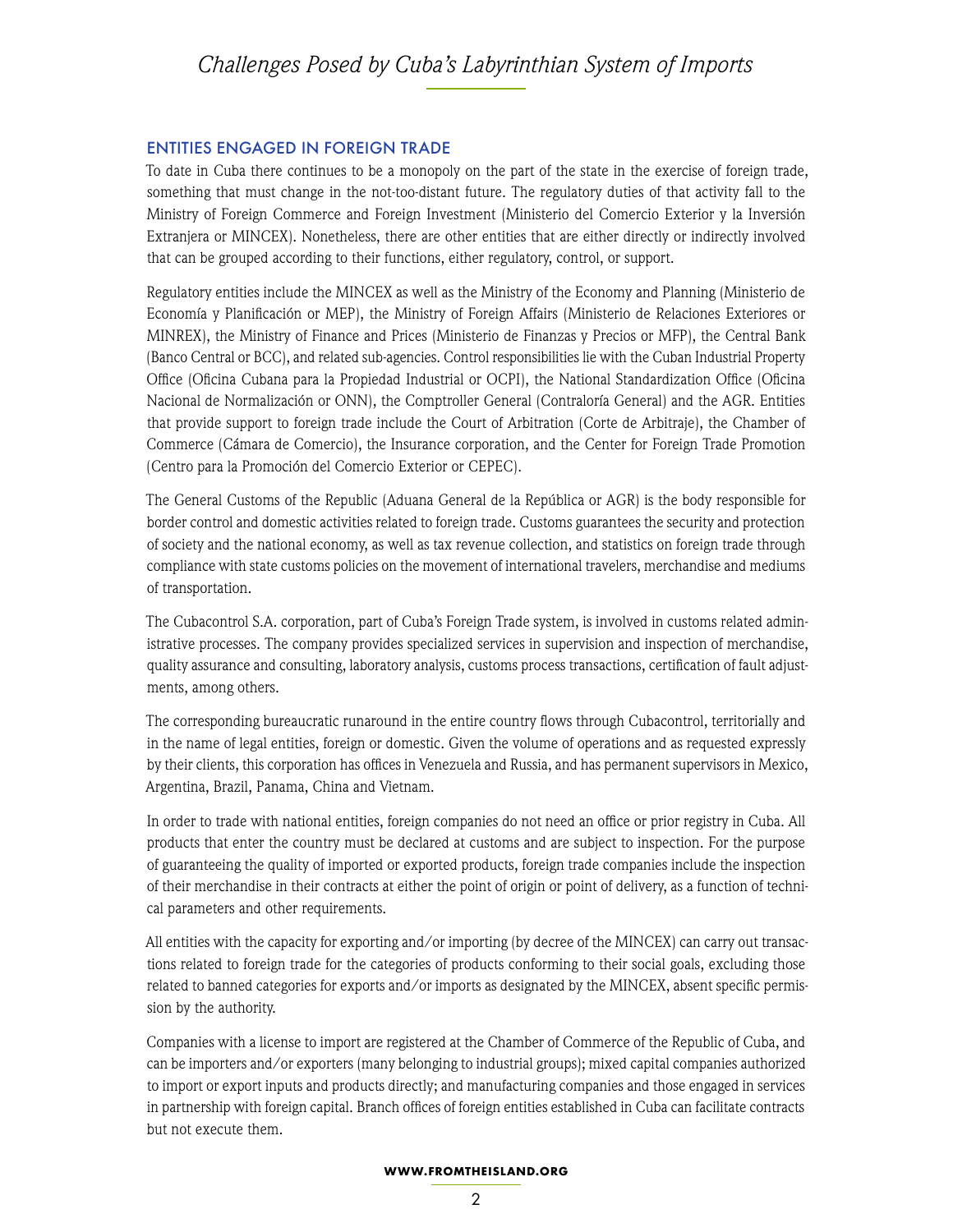It is possible to directly contact companies authorized to import in order to present an offer, accompanied by catalogs or other types of samples, or to obtain the services of authorized consulting entities. A foreign business person does not need authorization from the government to conduct trade directly with these companies, because they are already accredited to participate in that activity.

Entities granted authorization to import and export goods are obligated to comply with the principles and basic norms established by the General Rule on the Activity of Importing and Exporting (MINCEX Resolution 50/2014). Commercial operations in the national territory are conducted through a Cuban import company or a commercial agent.

Companies that participate in foreign trade activities have an established Process for Requesting an Inspection, based on the elements of quality, quantity, weight, conditions of the merchandise, conditions of the container, and labeling, among others. The inspection is requested through internationally known Inspection Agencies, which verify compliance with the contracts as agreed to, independent of the certification or declaration of compliance issued by the producers.

In terms of banking transactions, the Cuban system is ruled by the Central Bank (Banco Central de Cuba). It is in charge of supervising financial institutions as part of its duties, as well as representative offices authorized to operate in the country.

Invoicing and payments to and from Cuban companies should be conducted in leading currencies, such as the Euro, the Canadian Dollar, the British Pound, with the exception of the US Dollar. No invoicing or payment, regardless of the currency agreed to, can move through American banks within or outside the United States or through banks from other countries with a commercial presence in the United States.

#### ELEMENTS OF TRADE POLICY

The Trade Tariff of the Republic of Cuba (Decree-Law No.124 of 1990) is based on the Nomenclature of the Harmonized System of Classification of Products (Nomenclatura del Sistema Armonizado de Clasificación de Productos or SACLAP). Until November of 2012 the SA-08 was in effect, but as of December of 2012 the SA-2012 took effect, containing the 5<sup>th</sup> Amendment of the Harmonized System.

The Cuban tariff regime has two preferential systems. On the one hand, merchandise from countries that are members of the Global System of Trade Preferences (GSTP or SGPC in Spanish) is granted lower tariff duties than merchandise originating from Most-Favored-Nation WTO countries.

On the other hand, products negotiated under trade agreements with member nations of the Latin American Integration Association (Asociación Latinoamericana de Integración or ALADI) receive free access or lower tariffs than those corresponding to Most-Favored-Nation products.

There is a set of regulations, such as those related to the preservation of National and Cultural Heritage and prohibitions against drugs and narcotics, health and others related to environmental protection, the protection of endangered species, and the movement of waste or other hazardous materials across borders, for which exports and/or imports require additional authorizations by the relevant authorities.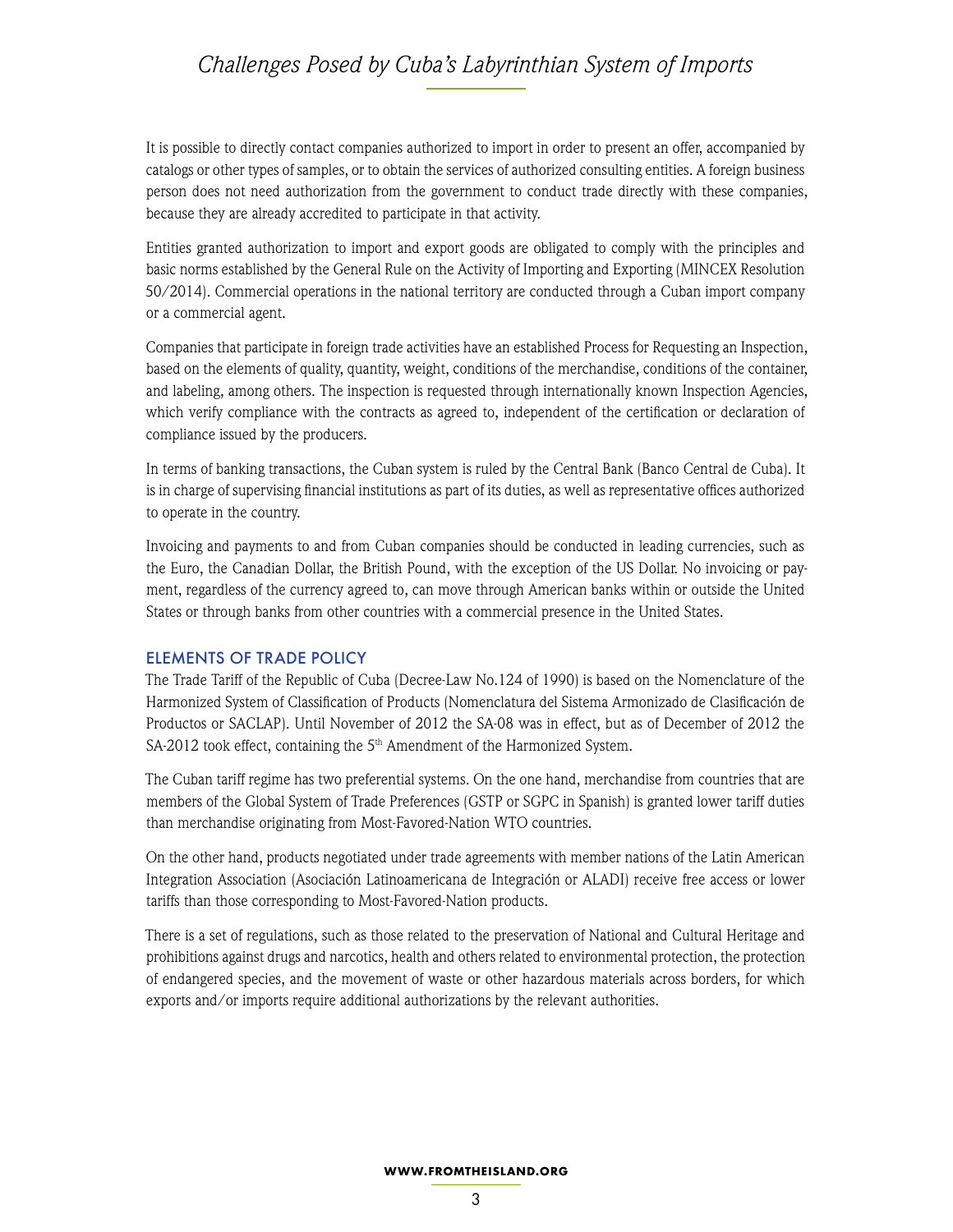Those imports can only take place in limited quantities. Furthermore, the following are subject to plant safety regulations:

- Plant species and their living parts;
- Seeds from endangered crops or plants;
- Nutritional products in their natural state or semi-processed products such as grains, fruits, vegetables, legumes, spices, flours, cakes, oats;
- Feed and forage;
- Forest products;
- Containers and packages of any type that can carry plagues;
- Dirt or soil and organic fertilizers, monoliths and soil samples for research;
- Processed products or raw materials for the production of industrial goods, such as cotton fibers, linen;
- Raw tobacco;
- Medicinal plants or herbs and botanized material;
- Organisms or micro-organisms that are harmful or helpful to agriculture;
- Everything that can carry plagues.

Imports should be accompanied by plant safety import permits and an international certificate of plant safety, as issued by an official plant safety or vegetable quarantine authority from the country of origin, in compliance with the FAO International Plant Protection Convention (IPPC). The lack of or inadequate compliance with any of the established prerequisites for imports could lead to a denial of authorization to bring them into the country. That will be determined by the vegetable quarantine inspection service of the State System on Vegetable Health at border entries.

Importing merchandise for consignment is regulated under Resolution 263 of 2007 and Resolution 190 of 2001. The annex to Resolution 263 from year 2007 compiles the guidelines on the commercial and internal control aspects related to consignment contracts and to commissions on the sales of merchandise imported under consignment.

In the case of natural persons, in determining the value of items and products that may be imported, in order to pay corresponding customs duties, it is up to the determination of Customs whether to accept the purchase invoice, the customs declaration, or the valuation of imported goods that are not of a commercial nature. The valuation will be utilized when a passenger's declaration or a purchase invoice are not accepted as the basis for the collection of customs duties. For products that don't have a predetermined value, the highest price of a similar product or the component of the highest price will be used as the basis.

Every passenger can import the following, exempt from paying customs duties:

- Personal items such as clothing, shoes, toiletries, portable digital multimedia players, mobile phones, portable televisions, portable personal computers, photo cameras, items for transporting, entertaining, feeding and caring for children, corresponding to their age;
- Items subject to customs duties when their value is lesser than 50.99 pesos;
- 10 kilograms of medicine, so long as they are transported in separate and distinct baggage from other items and in their original containers;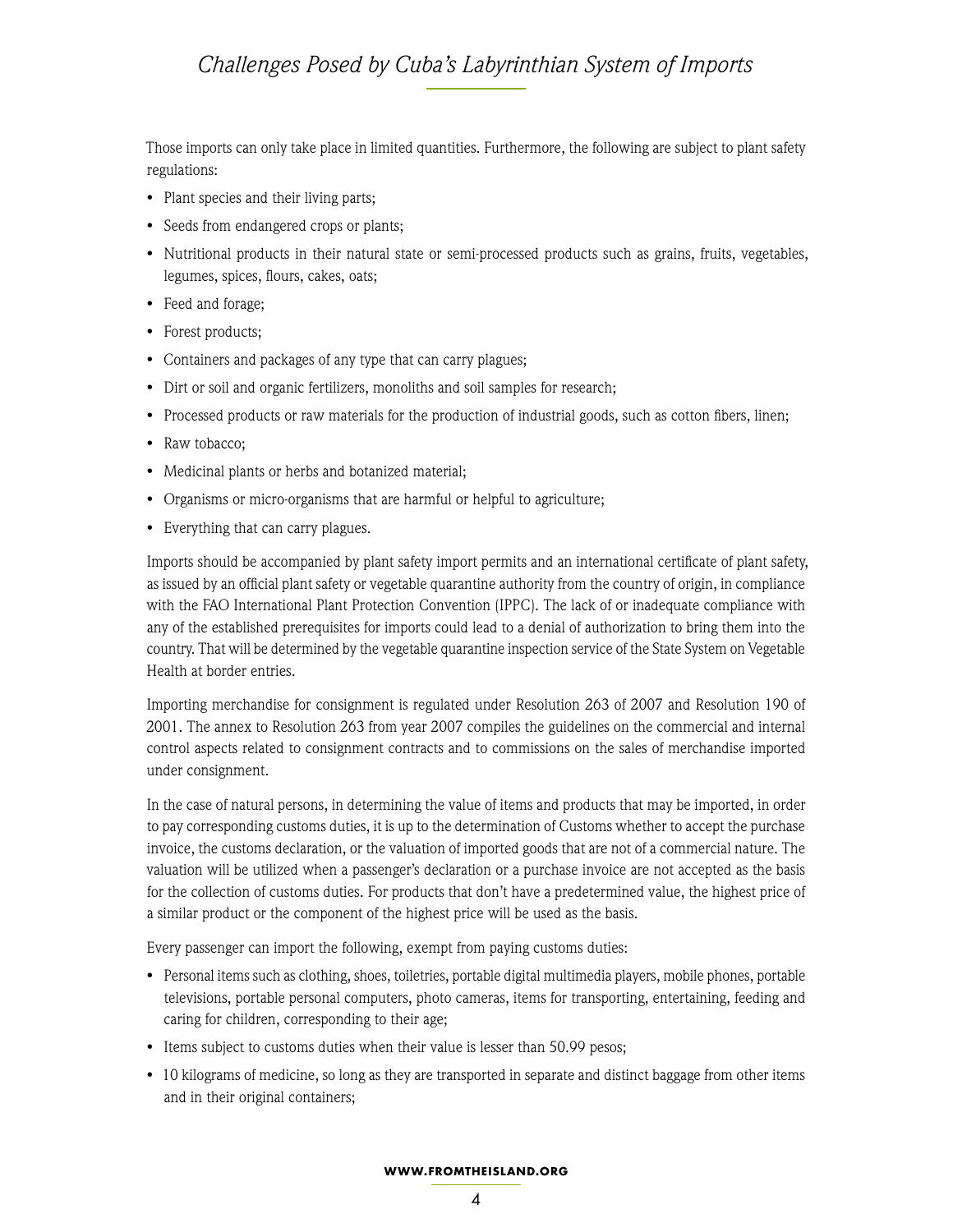- Scientific, technical, art and literary books, sheet music, compact discs, cassette tapes, photographic slides and motion pictures for teaching purposes;
- Wheelchairs for the handicapped, a prosthesis when they take the place of or substitute an organ or part of the body, and equipment, books or materials for the blind;
- Medals, decorations and awards granted abroad, products that Cubans may receive as gifts or prizes in their capacities as scientists, athletes, artists or others, so long as they can prove their origin with corresponding documentation, as well as products that are imported temporarily by foreigners in their capacities as artists, athletes, specialists, scientists, journalists and filmmakers, passengers in transit, persons who arrive in the country under special circumstances, and those granted that benefit under international agreements.

Natural persons may only import items that are not intended for commercial purposes. The total value of the items in passengers' baggage, subject to the payment of customs duties and that are not personal items, cannot exceed one thousand pesos. The first \$50.99 pesos of said value are exempt from payment.

Notwithstanding, the current tariff establishes that, between 51.99 and 500.99 pesos, the customs duty of 100% of the value shall be paid; and between 501.00 and 1,000.00 pesos, 200% of the value shall be paid. This is one of the restrictions generating the most concern. In addition to establishing a limit of 1,000 pesos for the importation of goods that don't fall under the category of personal items, the cost of importing goods valued between 60 and 1000 pesos is raised significantly, having to pay as much as twice the amount originally paid for the item.

Natural persons cannot import automobiles. Likewise, it is not permitted to import explosives, firearms and munitions (absent a direct authorization from the relevant body); drugs, narcotics, psychotropic substances, raw materials and related substances, without medical certification or permission from the authority granted by the Ministry of Public Health; blood products; any other product or medical material that can constitute a risk to human health; obscene or pornographic items, objects and literature, or those that threaten the general interests, good habits and morals of the nation; protected species under the Convention on the International Trade of Endangered Species of Flora and Fauna, unless approved with a direct permit from the relevant authority.

The payment of tariff duties for shipments that are not commercial in nature and sent via air, sea, or postal service that are received by natural persons in the national territory will be paid in convertible pesos (CUC). Shipments directed at natural persons should always be of a non-commercial nature; cannot exceed a value of 200 pesos per shipment; items must be declared; no identical item may be received in commercial quantities; and sets or bulk items for different recipients that are sent to a single person will not be admitted.

Items in a shipment up to a value of 30 pesos, or their equivalent up to 1.5 kilograms, will be exempt from payment of customs duties. Natural persons that receive articles that exceed the 30 pesos and up to a value of 200 pesos will pay a tariff of 100% of the value as customs duties.

Importing and exporting currency that is freely convertible is free, both in cash as well as in checks or other forms of payment used in international banking practices; but for more than 5,000 US Dollars or their equivalent in other currencies that are freely convertible in cash, they must be declared before customs authorities. The exporting of any convertible peso currency is not allowed, in any denomination, nor is the export of Cuban pesos through shipments that are not commercial in nature.

The new regulations have generated widespread controversy among Cuban citizens. There are those who agree with the importance of protecting the domestic market and stimulating domestic production. However,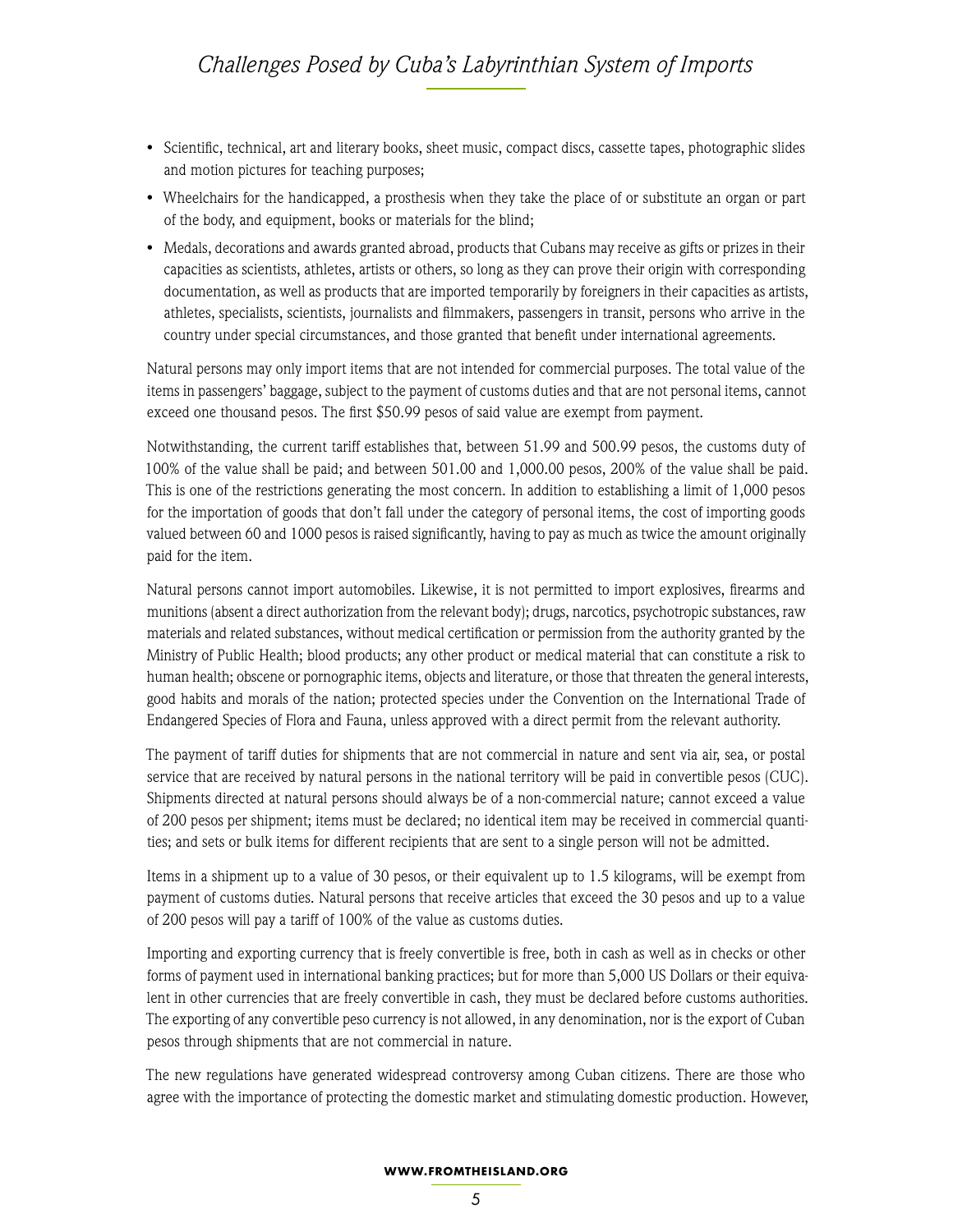they believe that state enterprises tend to import low quality goods that are then sold through the network of stores that sell in CUC at prices that are relatively high for the consumer.

A frequent question is whether customs has the control mechanisms in place to identify those who import items repeatedly for commercial purposes, and why the restrictions affect those who aren't dedicated to that activity. Generally, opinions tend to suggest that regulations are necessary, but that restrictions shouldn't be increased, and that it would be fruitful to evaluate what is gained and what is lost under these new regulations.

From another perspective, it would be useful to review the extent to which these new regulations take into account the absence of a wholesale market for the private sector, one that would provide sufficient and stable inputs at prices corresponding to the activities of that sector. Similarly, a perspective that is gaining ground in the formulation of policies is to evaluate the ways in which the private sector can possibly participate in import and export operations, and in partnerships with state enterprises that are experienced in those areas.

The Cuban government itself makes it challenging for cooperatives and those in the private sector to increase their participation in the national income. That factor must change in the not-too-distant future, given that the absence of formal markets for the distribution of a supply chain for inputs that meets the needs of these activities in turn creates the framework for the growth of parallel provisioning networks, many of which have their origins abroad. That's due as much to the absence of certain assortments of products in the domestic market as to the slowness of contract mechanisms when it comes to dealing with state entities, and the restrictions on the non-state sector for partnering with global and experienced partners.

Although there is rhetoric about the need to grow the non-state sector in the economy, it is not yet organically integrated through a strategy for structural change that is then laid out continuously. For example, it has been stated that there is an urgent need to substantially increase the volume of exports for the nation, but at the same time a significant and hard to dismiss portion of the population that could be playing a role in that export strategy is being excluded.

Should the government's rigidity on the participation of these entities in the foreign trade sector continue, the message the Cuban authorities are sending is that the role of the private sector and cooperatives will continue to be very low. The only announcement has been that the 17 ornithological cooperatives will be the only ones to conduct foreign trade activity, particularly in purchasing inputs such as feed for animals and allowing them to sell exotic birds, among others.

#### **CONCLUSIONS**

The weakness that currently persists in Cuba's productivity, such as obsolete technology, insufficient quality, and logistical problems; combined with complexities in the international arena, highlight the urgency to act on domestic conditions and on improving adaptability to external conditions.

It is imperative that the new dynamics of the international context and their impact on the country's economic and social performance be considered in the gradual changes made to the Cuban economic model.

The development of trade regulations should not lose sight of the significance of achieving the greatest possible consistency between what is required and what the priorities are for the economy, generally, but for the citizens in particular.

The state itself has made it evident that there is a set of activities that should not be administered by the state, but rather in a cooperative way or through the private sector, and it has created the mechanisms to develop it, though in a restricted manner. Thus the question that could be asked of the state is, if these non-state